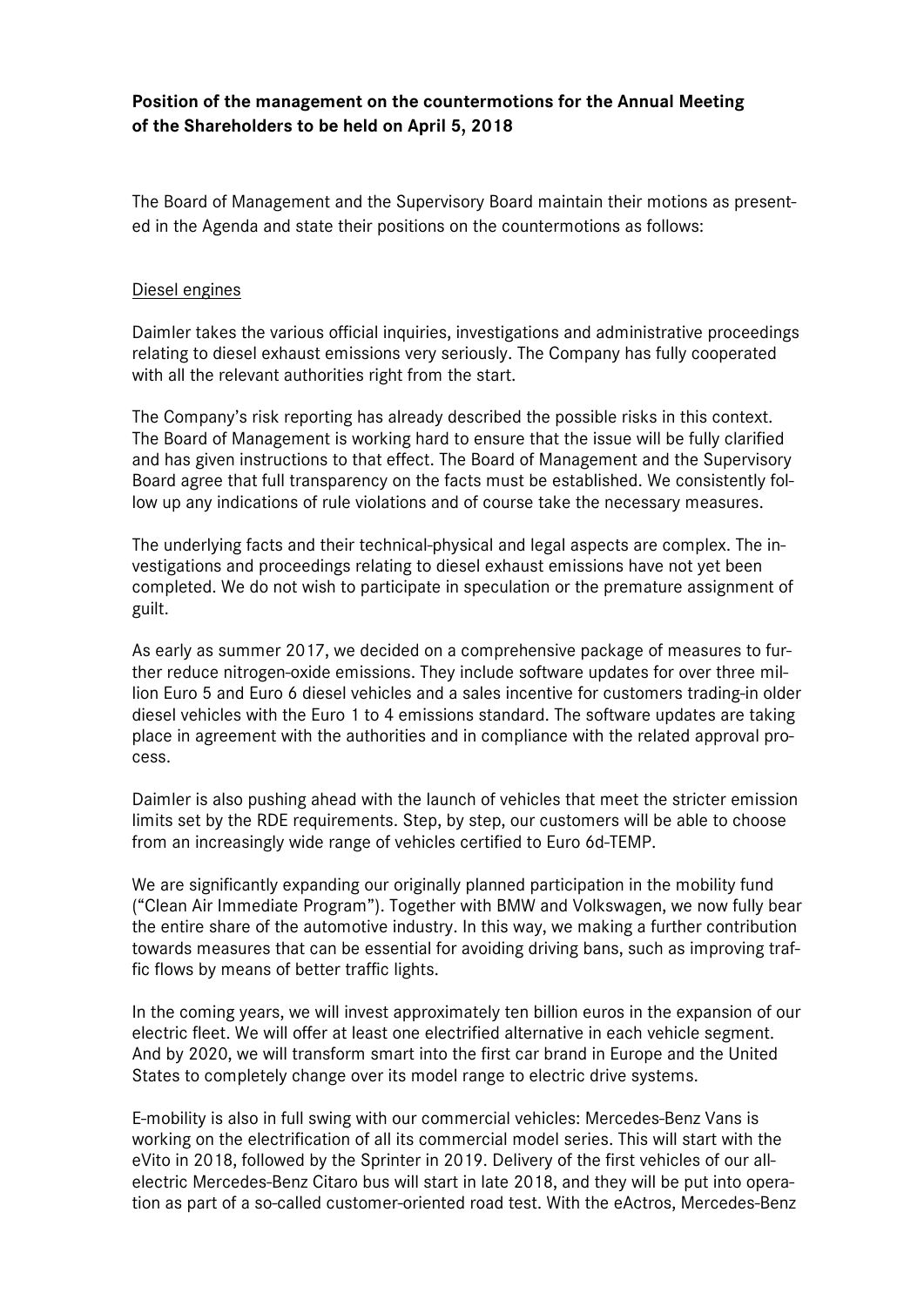is putting ten fully electric trucks on the roads in customer use in order to test their everyday practicality and economy under real-life conditions.

We are certain that we can make an important contribution to improving air quality in cities with our ultramodern vehicles with electric drive or efficient diesel and gasoline engines.

## CO2 emissions in Europe

In 2017,  $CO<sub>2</sub>$  emissions from Mercedes-Benz Cars in Europe averaged 125 g/km (2016: 123 g/km).

The main reason for this increase is that the proportion of unit sales accounted for by vehicles with higher equipment levels increased once again in the European Union.

It is our objective to comply with all  $CO<sub>2</sub>$  regulations. This also applies to the EU limits for the years 2020/2021.

As we repeatedly point out, complying with these ambitious fleet targets depends greatly not only on our ability to offer attractive and highly efficient products with electric drive, but also on the extent to which our customers actually decide to purchase those models.

In order to be in the best possible position in this respect, we are systematically changing over our product portfolio to the latest engine generations and are also systematically expanding it towards electrification through plug-in hybrids and purely electric vehicles:

- The smart electric drive as a two-seater (coupe and convertible) and for the first time also as a four-seater – has been very successful on the market since its launch last year.
- At the Frankfurt Motor Show, we presented pre-series vehicles of our next generation of fuel-cell vehicles based on the GLC with plug-in-hybrid technology.
- The plug-in-hybrid offensive is also in full swing: With eight models on the roads, Mercedes-Benz currently offers its customers one of the broadest portfolios in the premium segment.
- In addition, Mercedes-Benz will this year present the EQC, the first model of the purely electric EQ model family, with a range of approximately 500 kilometers.

At present, more than 100 vehicles from Mercedes-Benz Cars have the A/A+ energy efficiency label.

### Export of military vehicles

Daimler AG also produces military vehicles, which are used for logistical purposes. No armed vehicles are produced. Any protective equipment serves to protect the occupants and is not aggressive or offensive. In addition to the German armed forces, Daimler AG also supplies these vehicles to other customers outside Germany. In this context, the correct and lawful export of products has always been a fundamental principle of responsible corporate action for Daimler. Daimler has regulated in detail the subject of export control in a Group guideline in order to effectively prevent the risk of viola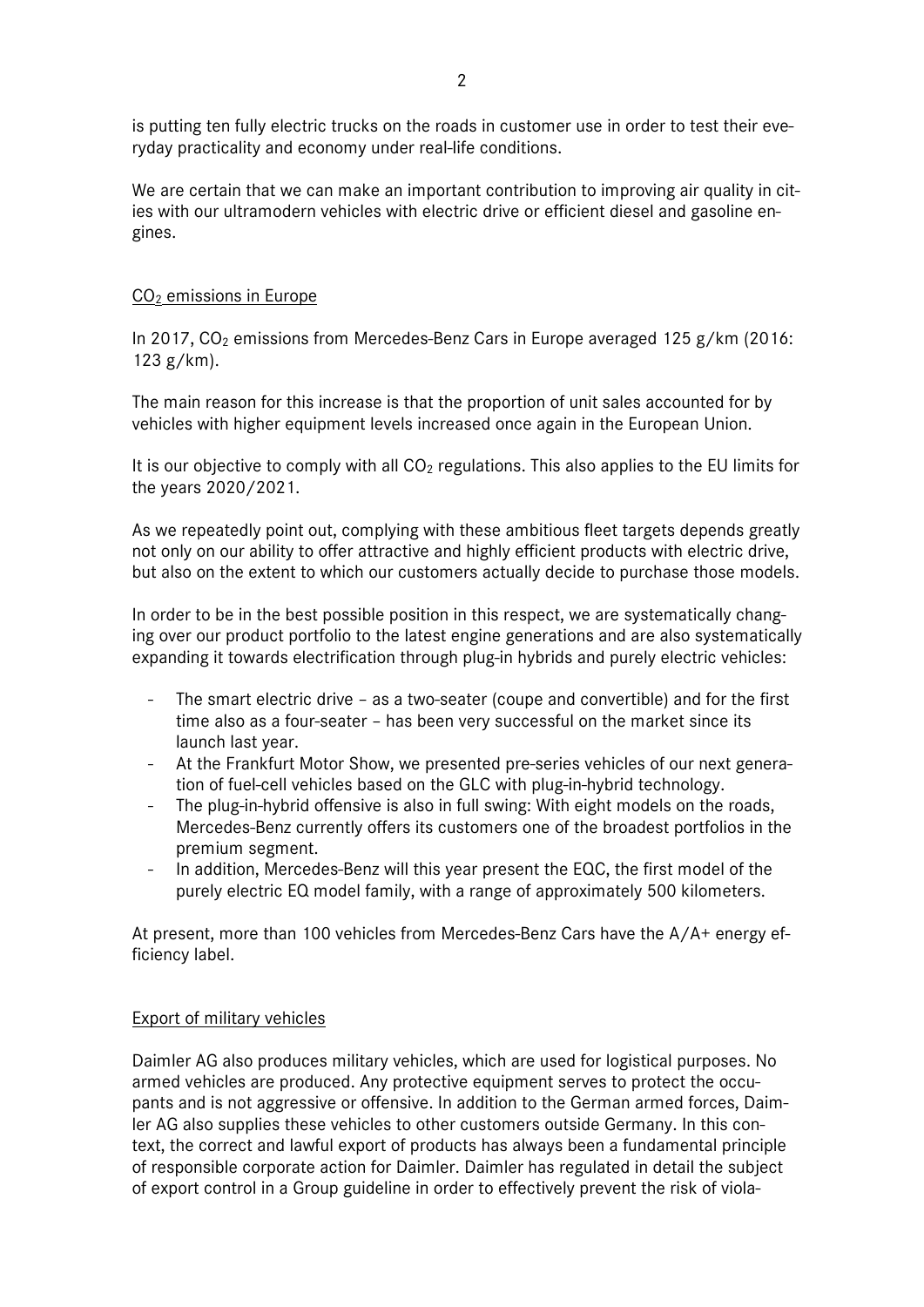tions of export-control law. We generally adhere to the strict restrictions of the law for military deliveries. We also take into account the German government's assessment of the political situation in the respective countries.

The reason for the growth in unit sales in the defense business compared with 2015 is that deliveries of military trucks, chassis and G-Class vehicles fluctuate from year to year, due to the volumes of orders received and production planning, especially for major projects. This is not to be seen as a general expansion of the defense business.

Daimler AG exports defense vehicles to countries that belong to the EU/NATO or which are equivalent to those countries according to export-control law, such as Japan, New Zealand, Australia, Switzerland and other countries. Wherever vehicles are subject to export licenses, export licenses have been obtained. Applications for export licenses for countries that do not belong to the group of EU/NATO states or the so-called equivalent countries are assessed and approved without exception in a detailed review process lasting several months that is carried out by the Federal Office for Economic Affairs and Export Control (BAFA), the Federal Ministry of Economics and the Federal Foreign Ministry. Respect for human rights in the country of final use and the technical suitability or probability of the use of a product for an internal repressive and potentially human rights-violating purpose are focal points in the official and ministerial review process.

Furthermore, we have introduced internal processes for governmental and governmentrelated business that provide for a separate critical review. In individual cases, this also includes not accepting transactions that could be carried out in compliance with the law, but which are contrary to our corporate ethics. It should be borne in mind that political conditions can also change at any time, as can currently be observed in many countries. This of course is also taken into account in the aforementioned decisionmaking processes.

Turkey has been a member of NATO since 1952. As a member of NATO, Turkey has been and continues to be supported also with military goods from other NATO countries. Please understand that it is completely beyond our control and responsibility as to which sales in particular of used vehicles are made through third parties or which superstructures are fitted to Mercedes-Benz chassis.

### Group advertising with a quotation of the Dalai Lama in China

We apologized for the post with the quotation of the Dalai Lama on Instagram.

As an internationally active company, we are represented in almost every country in the world, employing approximately 289,000 people from 165 nations, from 140 nations in Germany alone. Different values, viewpoints and lifestyles are an integral part of our everyday business life.

We treat the different markets with respect and give due consideration to their different values.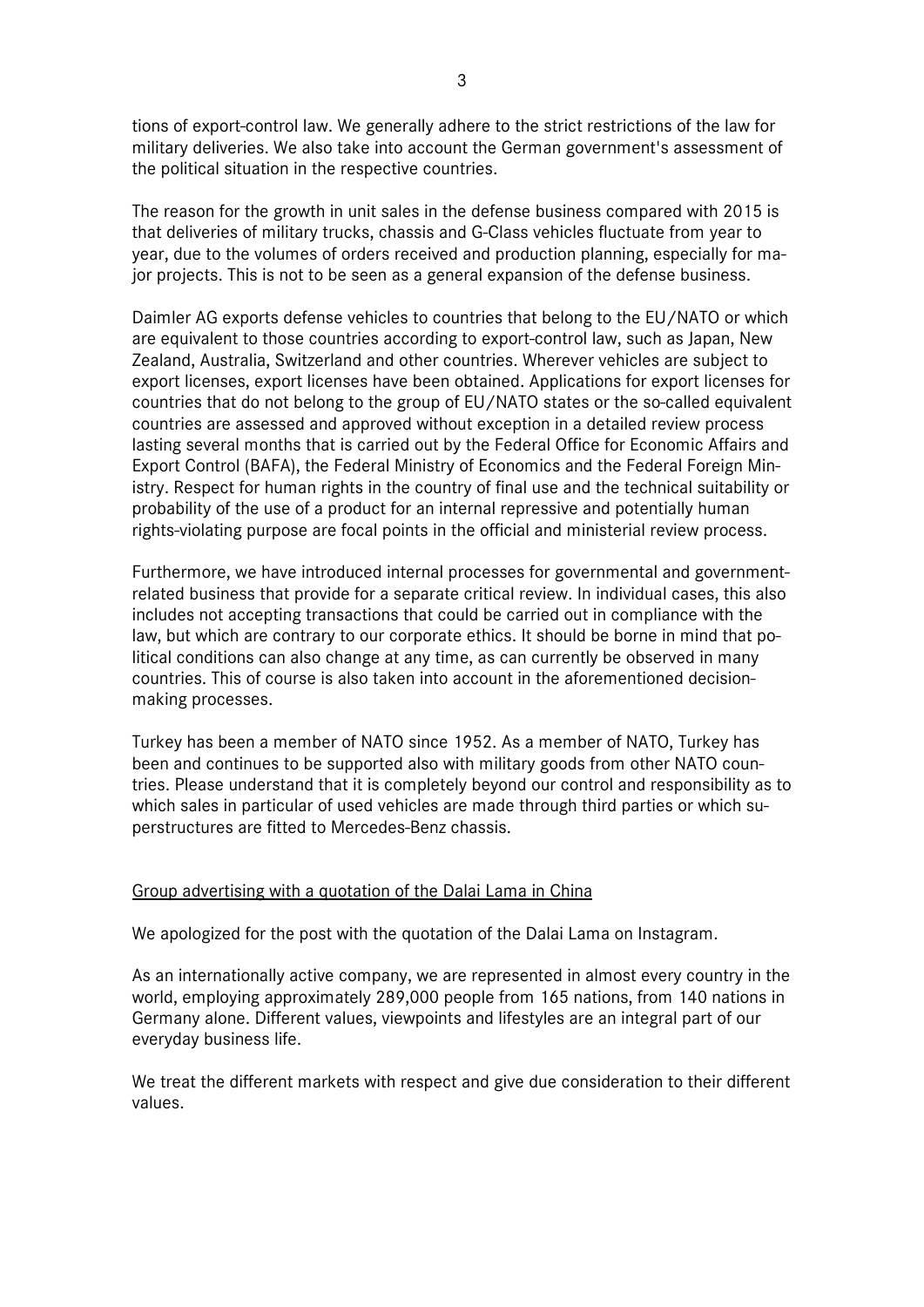### Obligations of the Supervisory Board in connection with antitrust matters

The Supervisory Board takes the antitrust accusations very seriously. It has fully complied with its obligations in this respect. The Supervisory Board receives regular reports on the results of internal investigations, the measures required by the Company and the handling of matters by the antitrust authorities.

The Company has implemented a Group-wide antitrust compliance program oriented towards national and international standards.

In order to obtain an external assessment of the Antitrust Compliance Program, the Board of Management commissioned the auditing company KPMG to review the Antitrust Law Compliance Management System in accordance with Audit Standard 980 of the German Institute of Auditors. The review focused on adequacy, implementation and effectiveness, and was successfully completed at the end of 2016.

With regard to the antitrust accusations made against the German automotive industry that have been reported in the press, it must first be said that these accusations are still being examined by the European Commission. It is currently open whether formal proceedings will be initiated. Irrespective of that, Daimler is cooperating with the authorities and has applied for immunity from fines. The facts have been determined in the context of an internal investigation.

In consultation with an independent law firm, the Supervisory Board has dealt with the issues raised and initiated the measures required to further clarify the facts and any responsibilities of members of the Board of Management. An additionally commissioned independent legal expert, Prof. Dr. Mathias Habersack, has also reached the conclusion that the Supervisory Board has fully complied with its obligations under stock corporation law to date. In order to create transparency with regard to the questions raised, a statement is provided below by Prof. Dr. Mathias Habersack, in which he has summarized the conclusions of his legal opinions so far.

Stuttgart, March 2018 Daimler AG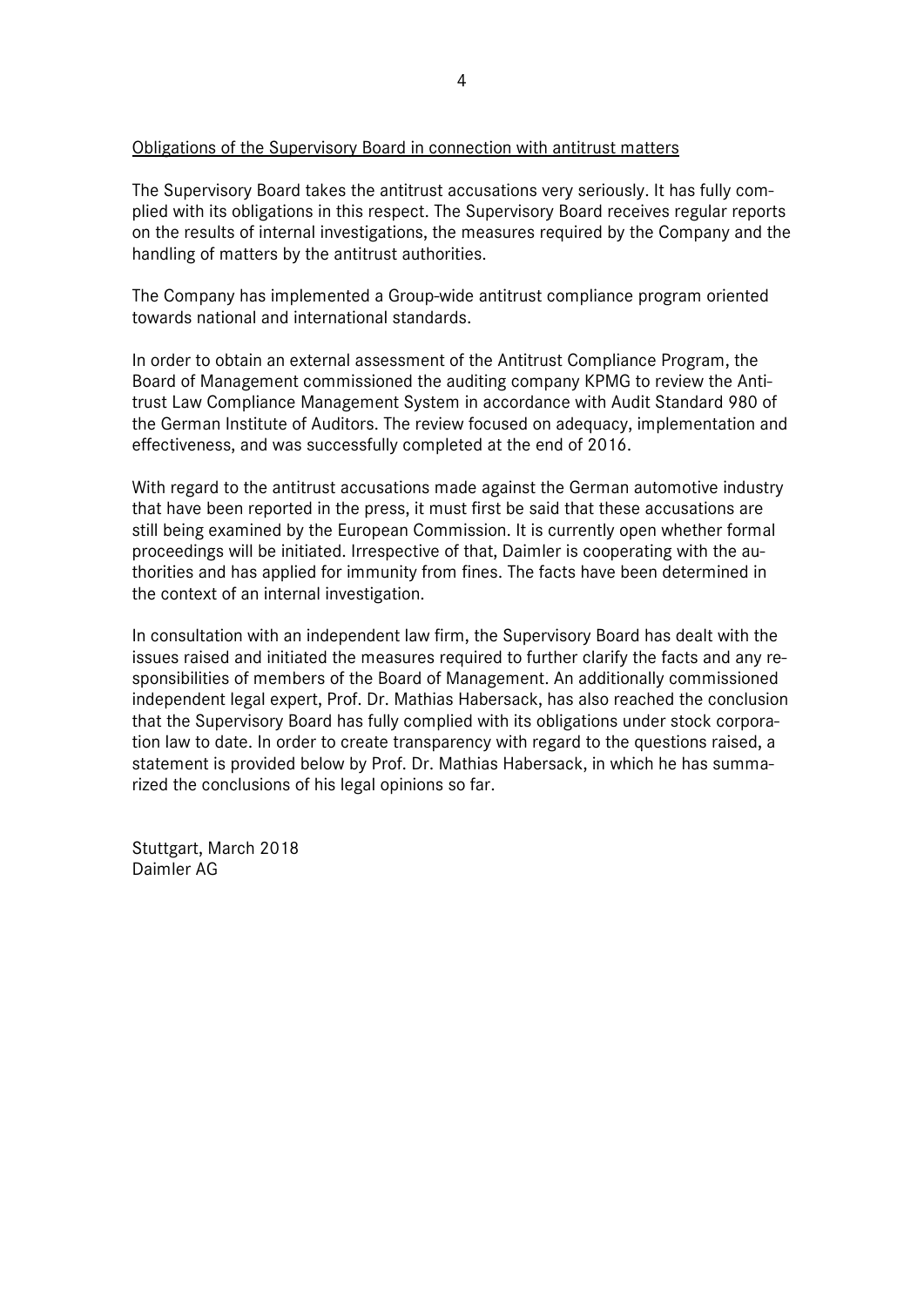#### PROF. DR. MATHIAS HABERSACK

#### **Statement**

on the duties of the Supervisory Board in connection with the truck cartel and possible further cartel matters, prepared for the Supervisory Board of Daimler AG

The undersigned holds the Chair of Civil Law and Corporate Law at Ludwig-Maximilian University in Munich. On behalf of the Supervisory Board of Daimler AG, he prepared legal opinions in 2017 and 2018 on the obligations of the Supervisory Board of Daimler AG in connection with the proceedings of the European Commission AT.39824 – Trucks ("Truck Cartel") and other possible antitrust law violations. The results of these legal opinions can be summarized as follows:

1. a) The Supervisory Board of Daimler AG (hereinafter also referred to as the "Company") has examined, with the involvement of legal counsel, whether in connection with the European Commission's antitrust proceedings AT.39824 – Trucks, the Company is entitled to claims for damages against current or former members of the Board of Management; it has thus fully complied with its monitoring duties in this respect to date.

b) The Supervisory Board of Daimler AG has also complied in full with its duty to decide, in the interests of the Company and on the basis of the information obtained by clarifying the facts, on the assertion of any claims for damages by the Company against current or former members of the Board of Management. Since such claims, should they exist, would not become time-barred in the near future and it is in the interest of Daimler AG not to disclose the findings so far obtained, the Supervisory Board of Daimler AG has decided to continue the investigation of the facts in order to safeguard the current state of knowledge, again with the involvement of legal counsel, and to take a decision on further steps in due course.

2. The Supervisory Board of Daimler AG has also dealt with further matters involving possible antitrust law violations. It has taken the necessary measures in this respect and to date has thus also fully complied with its obligations under stock corporation law in this respect.